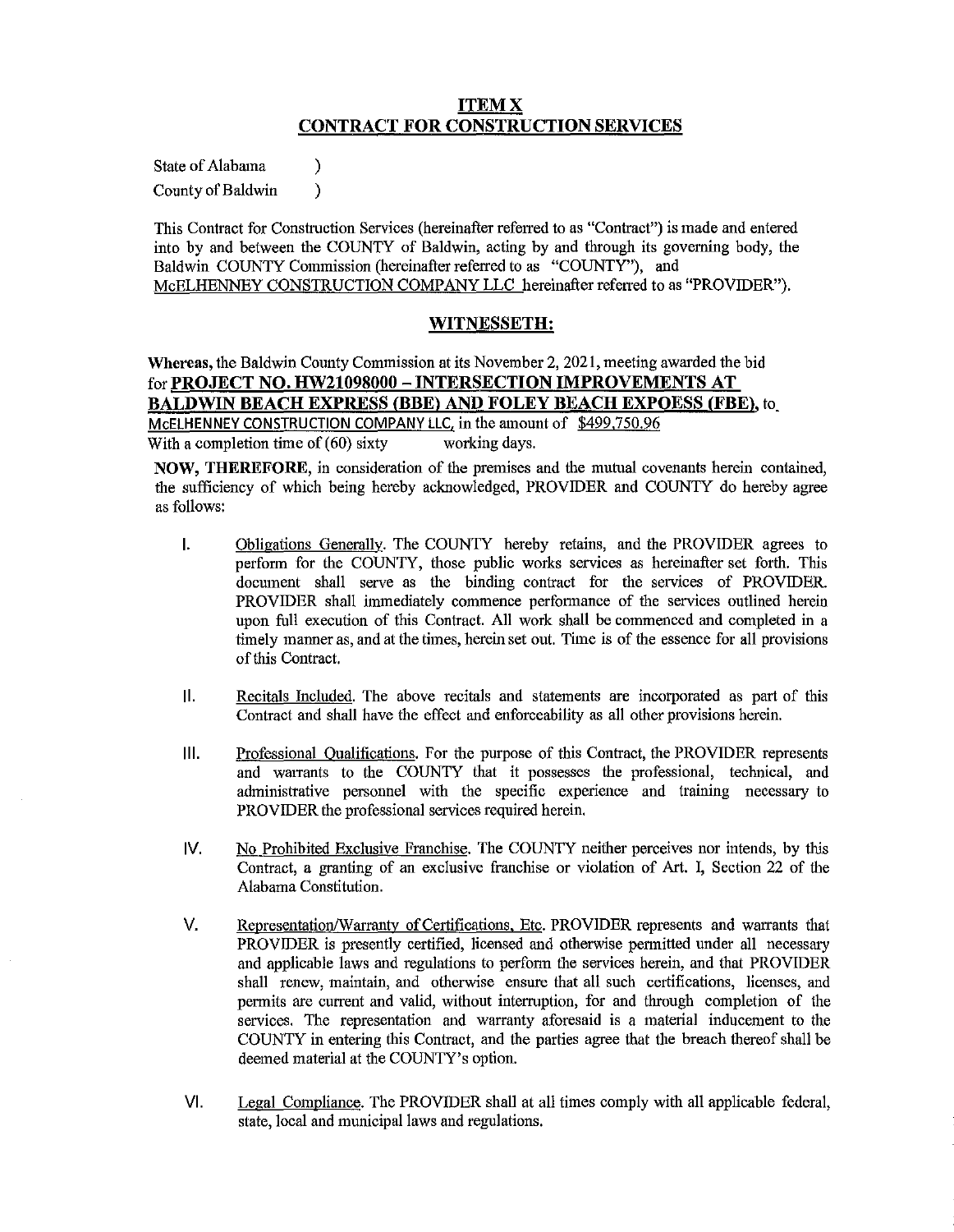- VII. Independent Contractor. PROVIDER acknowledges that it is an independent contractor, and PROVIDER shall at all times remain as such in performing the services under this Contract. PROVIDER is not an employee, servant, partner, or agent of the COUNTY and has no authority, whether express or implied, to contract for or bind the COUNTY in any manner. The parties agree that PROVIDER shall be solely responsible for and shall have full and unqualified control over developing and implementing its own means and methods, as it deems necessary and appropriate, in providing the aforementioned services, and that the COUNTY's interests herein are expressly limited to the results of said services. PROVIDER is not entitled to unemployment insurance benefits, and PROVIDER is responsible for and obligated to pay any and all federal and state income tax on any monies paid pursuant to this Contract.
- VIII. No Agency Created. It is neither the express nor the implied intent of PROVIDER or COUNTY to create an agency relationship pursuant to this Contract. Therefore, the PROVIDER does not in any manner act on behalf of COUNTY, and the creation of such a relationship is prohibited and void.
- IX. Unenforceable Provisions. If any one or more of the provisions contained herein shall, for any reason, be held to be invalid, illegal or unenforceable in any respect, then such provision or provisions shall be deemed severable from the remaining provisions hereof, and such invalidity, illegality or unenforceability shall not affect any other provision hereof. This Contract shall be construed as if such invalid, illegal or unenforceable provision had never been contained herein.
- X. Entire Agreement. This Contract represents the entire and integrated agreement between COUNTY and PROVIDER and supersedes all prior negotiations, representations, or agreements, either written or oral. This agreement may be amended only by written instrument signed by all parties.
- XI. Failure to Strictly Enforce Performance. The failure of the COUNTY to insist upon the strict performance of any of the terms, covenants, agreements and conditions of this Contract shall not constitute, and shall never be asserted by PROVIDER as constituting a default or be construed as a waiver or relinquishment of the right of the COUNTY to thereafter enforce any such term, covenant, agreement, or condition, but the same shall continue in full force and effect.
- XII. Assignment. This Contract, or any interest herein, shall not be assigned transferred or otherwise encumbered by PROVIDER without the prior written consent of the COUNTY, which maybe withheld or granted in the sole discretion of the COUNTY.
- XIII. Ownership of Documents/Work. The COUNTY shall be the owner of all copyright or other intellectual property rights in reports, documents and deliverables produced and paid for under this Contract, and to the extent pennitted by Alabama law, any such material may be reproduced and reused at the discretion of the COUNTY without payment of further consideration. PROVIDER shall not transfer, disclose, or otherwise use such infonnation for any purpose other than in performance of the services hereunder, without the COUNTY's prior written consent, which may be withheld or granted in the sole discretion of the COUNTY.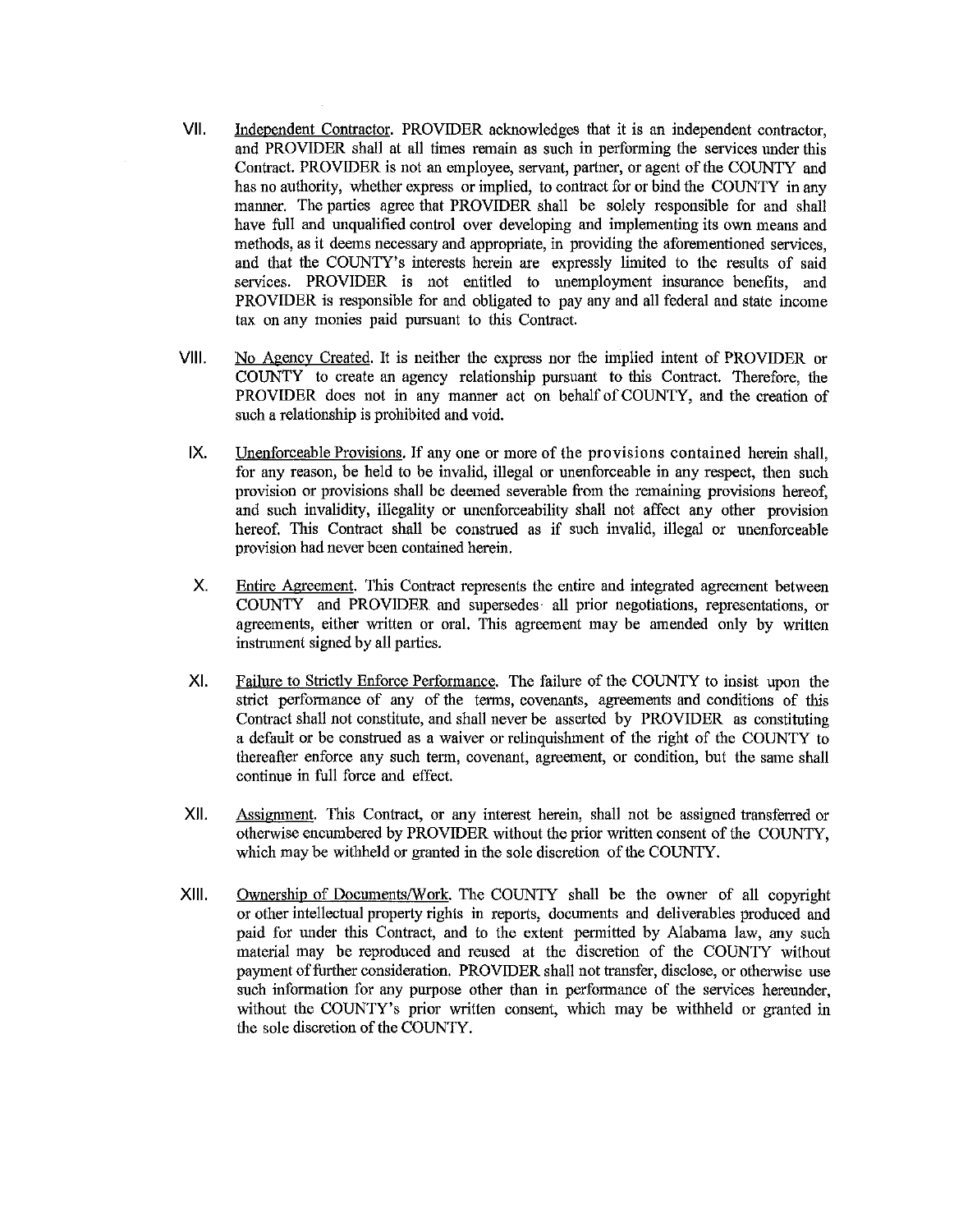XIV. Notice. Notice required herein shall be in writing, unless otherwise allowed, and said notice shall be deemed effective when received at the following addresses:

| <b>PROVIDER:</b> | MCELHENNEY CONSTRUCTION CO.<br>3835 GORDON JOHN DRIVE<br><b>MOBILE, AL 36693</b>                             |
|------------------|--------------------------------------------------------------------------------------------------------------|
| <b>COUNTY:</b>   | <b>Baldwin County Commission</b><br>c/o Chairman<br>322 Courthouse Square, Suite 12<br>Bay Minette, AL 36507 |

XV. Services to be Rendered. PROVIDER is retained by the COUNTY as a professionally qualified Contractor. The general scope of work for the services shall include all the tenns and conditions being expressly incorporated herein by reference, and without limitation, will encompass the following:

The work consists of properly performing the following tasks in accordance with the plans, specifications, regulations, codes and good engineering and construction practices:

## **PROJECT NO. HW21098000 - INTERSECTION IMPROVEMENTS AT BALDWINBEACH EXPRESS (BBE) AND FOLEY BEACH EXPRESS (FBE)**

PROVIDER will provide ongoing communications with COUNTY regarding this service, including updates, emails and etc. as requested. Additionally, PROVIDER will meet with COUNTY as needed or requested.

A. PROVIDER is responsible for the professional quality, technical accuracy, timely completion and coordination of all services furnished by or in relation to this Contract.

B. PROVIDER represents and warrants that its services shall be perfonned within the limits and standards provided by the COUNTY, in a manner consistent with the level of care and skill ordinarily exercised by similar PROVIDERS under similar circumstances at the time the services are performed.

#### ATTACHMENTS:

The exhibits and/or attachments listed below are specifically included as a necessary part of this Contract, and the same shall not be complete without such items, to wit:

# **PROJECT NO. HW21098000 - INTERSECTION IMPROVEMENTS AT BALDWIN BEACH EXPRESS (BBE) AND FOLEY BEACH EXPOESS**

**(FBE)** COUNTY and PROVIDER jointly shall cause such items as listed above to contain dates, signatures of the parties with authorization to make such signatures, and sufficient marks and references back to this Contract noting their inclusion and attaclnnent hereto. In any event of a conflict between this document and the attaclnnents referenced above, this document shall govern.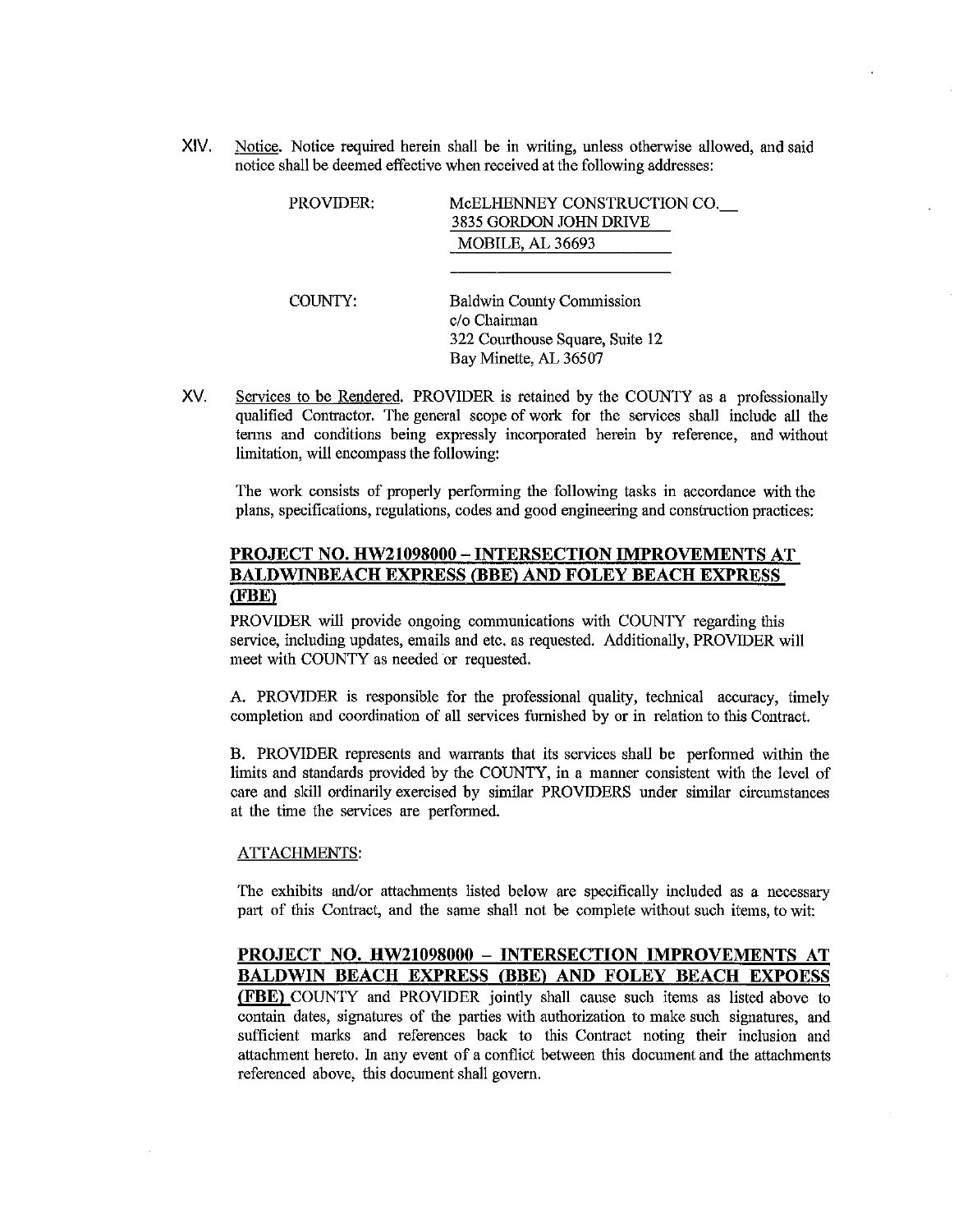## XVI. General Responsibilities of the COUNTY.

A. The COUNTY shall provide reasonable notice to PROVIDER whenever the COUNTY observes or otherwise actually becomes aware of any development that affects the scope or time of PROVIDER's services hereunder or any defect or nonconformance in the work of PROVIDER.

B. The COUNTY shall pay to PROVIDER the compensation subject to the terms set out below.

XVII. Termination of Services. The COUNTY may terminate this Contract, with or without cause or reason, by giving fifteen (15) days written notice of such to the PROVIDER. Upon receipt of such notices, PROVIDER shall discontinue its work to the extent specified in the notice.

In the event of tennination, the COUNTY shall pay PROVIDER for all services satisfactorily rendered, and for any expenses deemed by COUNTY to be a reimbursable expense incurred pursuant to this Contract and prior to the date of tennination.

- XVIII. Compensation Limited. The compensation to be paid to the PROVIDER shall be the full compensation for all work performed by PROVIDER under this Contract. Any and all additional expenditures or expenses of PROVIDER, not listed in full within this Contract, shall not be considered as a part of this Contract and shall not be demanded by PROVIDER or paid by COUNTY.
- XIX. Direct Expenses. Compensation to PROVIDER for work shall be paid on contract unit prices for work completed by PROVIDER upon approval of the COUNTY Engineer. Said compensation shall be all inclusive, including without limitation, reimbursement of all cost, incidentals and operating expense associated with those directly engaged in performance of the requested services
- XX. Method of Payment. PROVIDER shall submit invoices to the COUNTY for payment for work performed. Such invoice shall be accompanied by a detailed account of compensation to be paid PROVIDER.

Payment shall be made by the COUNTY within thirty (30) days of the approval of the invoice submitted by the PROVIDER. The COUNTY agrees to review and approve invoices submitted for payment in a timely manner.

In making the partial payments, there shall be retained not more than **five percent** of the estimated amount of work done and the value of materials stored on the site or suitably stored and insured off-site, and **after 50 percent completion** has been accomplished, no further retainage shall be withheld. The retainage as set out above shall be held until final completion and acceptance of all work covered by the contract unless the escrow or deposit arrangement as described in Code of Alabama (1975) Section 39-2-12 subsections (f) and (g) is utilized. PROVIDER, however, no retainage shall be withheld on contracts entered into by the Alabama Department of Transportation for the construction or maintenance of public highways, bridges, or roads.

Upon completion of work, the contractor must advertise for 30 days, once per week for 4 straight weeks in a newspaper of general circulation and provide proof of advertisement.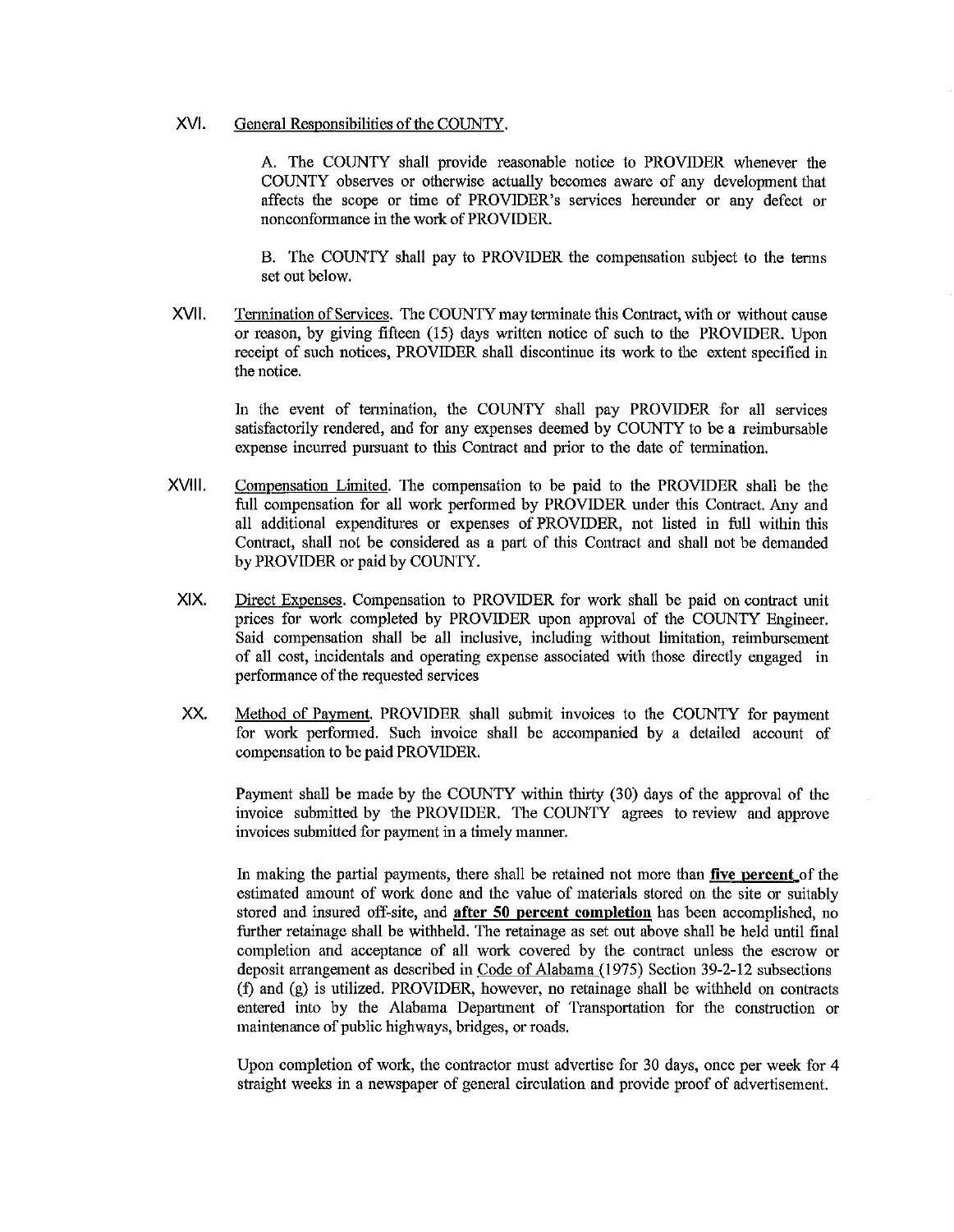Final payment will be made 30 days after the last day of advertisement.

- XXI. Effective Dates. This Contract shall be effective and commence immediately upon the same date as its full execution. The PROVIDER shall have SIXTY (60) WORKING DAYS after the notification to proceed to complete the work. The Contract shall terminate upon either the expiration of no more than SIXTY (60) WORKING DAYS after the notification to proceed is given or upon a written notification thereofreceived by either party within the required fifteen (15) day period, unless extended by the COUNTY. [Nothing herein stated shall prohibit the COUNTY from otherwise tenninating this Contract according to the provisions herein.]
- XXll. Force Majeure. The Parties hereto shall incur no liability to the other if performance becomes impossible or impracticable by reason of an event or effect that the parties could neither have anticipated nor controlled. This allowance shall include both an act of nature and acts of third parties. Any costs that would otherwise be incurred and/or necessitated by the provisions herein shall be alleviated for either party by such event or effect.
- XXlll. Indemnification. PROVIDER shall indemnify, defend and hold the COUNTY and its Commissioners, affiliates, employees, agents, and representatives (collectively referred to in this section as "COUNTY") harmless from and against any and all claims, demands, liabilities, damages, losses, judgments, costs, and expenses including, without limitations, attorneys' fees and costs, for any and all personal injury (including death) and property damage of any kind or nature whatsoever, incurred by, asserted against, or imposed upon COUNTY, as a result of or in any manner related to provision of services hereunder, or any act or omission, by PROVIDER. PROVIDER shall provide the COUNTY with proof of general liability coverage including the COUNTY as an additional insured. This indemnification shall survive the expiration or tennination of this Contract.
- XXIV. Number of Originals. This Contract shall be executed with four (4) originals, all of which are equally valid as an original.
- xxv. Governing Law. This Contract in all respects, including without limitation its fonnation, validity, construction, enforceability and available remedies, shall be governed by the laws of the State of Alabama, without regard to Alabama conflict of law principles.
- XXVI. Insurance. The PROVIDER shall provide all insurance required in Item VIII Insurance Requirements as set forth in the Documents and Construction Specifications. Prior to performing services pursuant to this Contract, PROVIDER shall carry, with insurers satisfactory to COUNTY, throughout the term of hereof: Auto Liability Insurance, including owned, hired and non-owned vehicles, with limits of not less than \$1,000,000, combined single limit, for both bodily injury liability and property damage liability each occurrence; Commercial General Liability Insurance, including all contractual liability hereunder, with limits not less than \$1,000,000, combined single limit, for both bodily injury liability and property damage liability each occurrence; and Worker's Compensation Insurance, meeting the statutory limits of the State of Alabama and Employer's Liability Insurance fully covering all employees and supervisors participating in the work at the subject property site. All liability insurance shall name the COUNTY as an additional insured. Prior to commencing operations hereunder, a Certificate of Insurance evidencing such coverage, satisfactory to COUNTY, shall be furnished to COUNTY, which shall specifically state that such insurance shall provide for at least thirty (30) days' notice to COUNTY in the event of cancellation,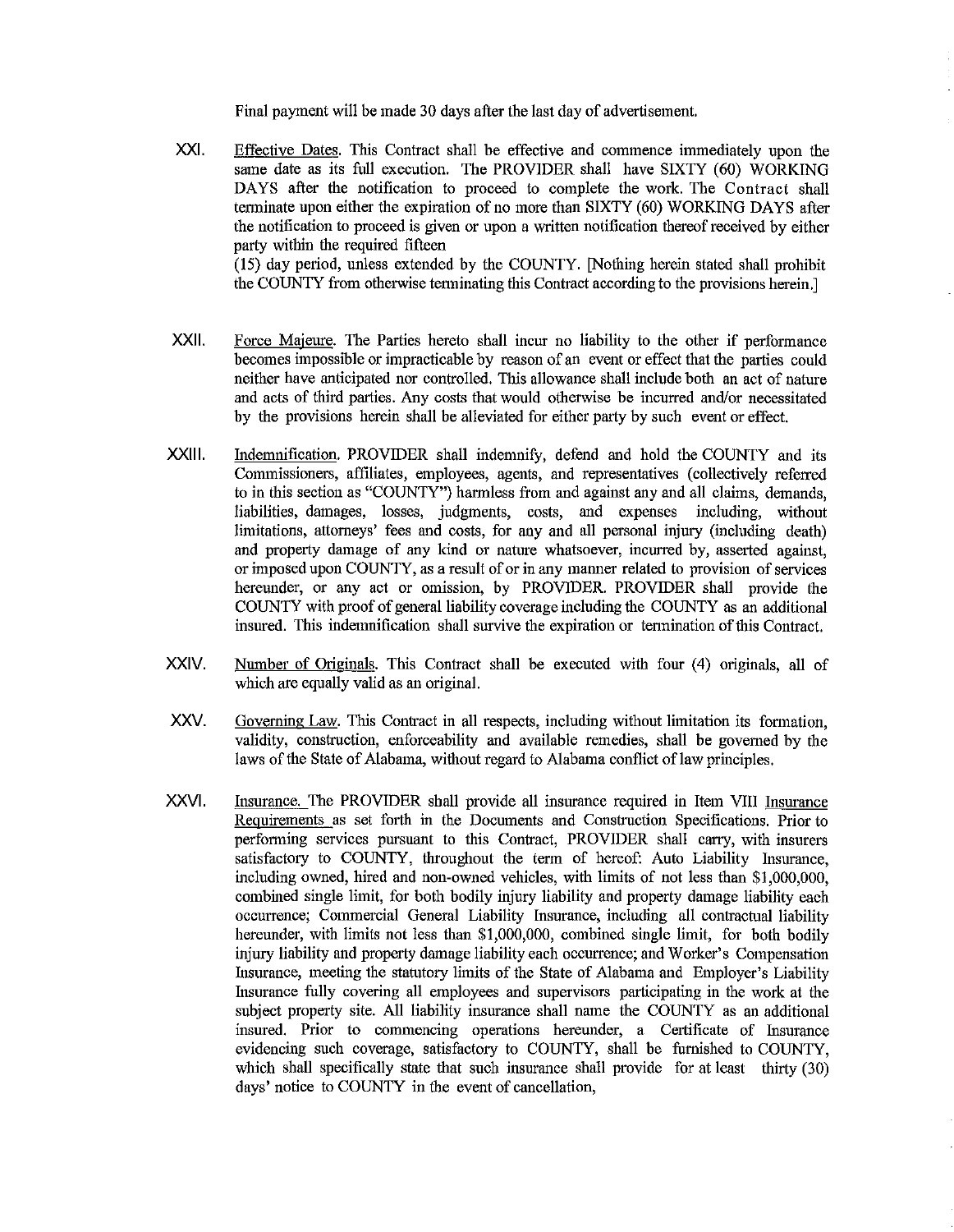termination or any change in such insurance policies. The workers compensation certificate shall bear an endorsement clearly evidencing a waiver of the right of subrogation against COUNTY and COUNTY Representatives. Should PROVIDER fail to furnish current evidence upon demand of any insurance required hereunder, or in the event of cancellation, termination or change in any such insurance, COUNTY may, at its option, suspend this Contract until insurance is obtained, terminate this Contract immediately without further action, or hold PROVIDER in material default and pursue any and all remedies available. (Note: The PROVIDER shall be required to provide the insurance required in Item VIII Insurance Requirements as set fotih in the Documents and Construction Specifications, and the provisions contained herein shall be adjusted accordingly.)

XXVll. Surety. As a material inducement for the COUNTY to enter this Contract, any and all bond and/or surety guarantees required by the COUNTY in reference to the Project shall be in a fonn acceptable to the COUNTY and shall, without limitation, meet the following requirements:

> A. Acceptance of Surety. The bond and/or surety document must be reviewed by, and be acceptable to, COUNTY staff and approved by the COUNTY Commission. In the event that such document is not in an acceptable form at any time prior to or during the term of this Contract, the services and/or work described in this Contract shall either not commence or immediately cease, depending on the situation. Any project delay that is attributable to the COUNTY's acceptance, or non-acceptance, of the bond and/or surety document form shall in no way be consider as a delay caused by the COUNTY, and the PROVIDER waives all rights to claim that any such delay was the fault of the COUNTY.

> B. Value of Surety. The bond and/or surety guarantee shall be of an amount equal to or greater than I 00 percent of the total cost identified in the bid response

> C. Term of Surety. Any bond and/or surety guarantees required by the COUNTY must be valid at all times during the life of this Contract or as set forth in the Project Bid Requirements. Notwithstanding anything written or implied herein to the contrary, in no event shall the bond and/or surety document lapse, tenninate, expire, or otherwise become invalid prior to the COUNTY, or the COUNTY's authorized agent, providing a written Notice to the PROVIDER that the Project is in fact completed in all respects. Said Notice from the COUNTY or its authorized agent shall not be provided until the COUNTY, in its sole discretion, is satisfied that the Project is complete in all respects.

> D. Scope of the Surety. The terms and provisions of any bond and/or surety guarantee provided as part of this Project shall in all respects, without limitation, be consistent, and in agreement with, the provisions of this Contract. In the event that the bond and/or surety guarantee is in conflict with this Contract, this Contract shall govern. Neither this section nor this provision limits the duties of the PROVIDER to satisfy all of the requirements in this Contract.

## XXVlll. Liquidated Damages

Liquidated damages will be assessed according to the Alabama Department of Transportation Standard Specifications for Highway Construction 2018 Edition, Section 108 .11.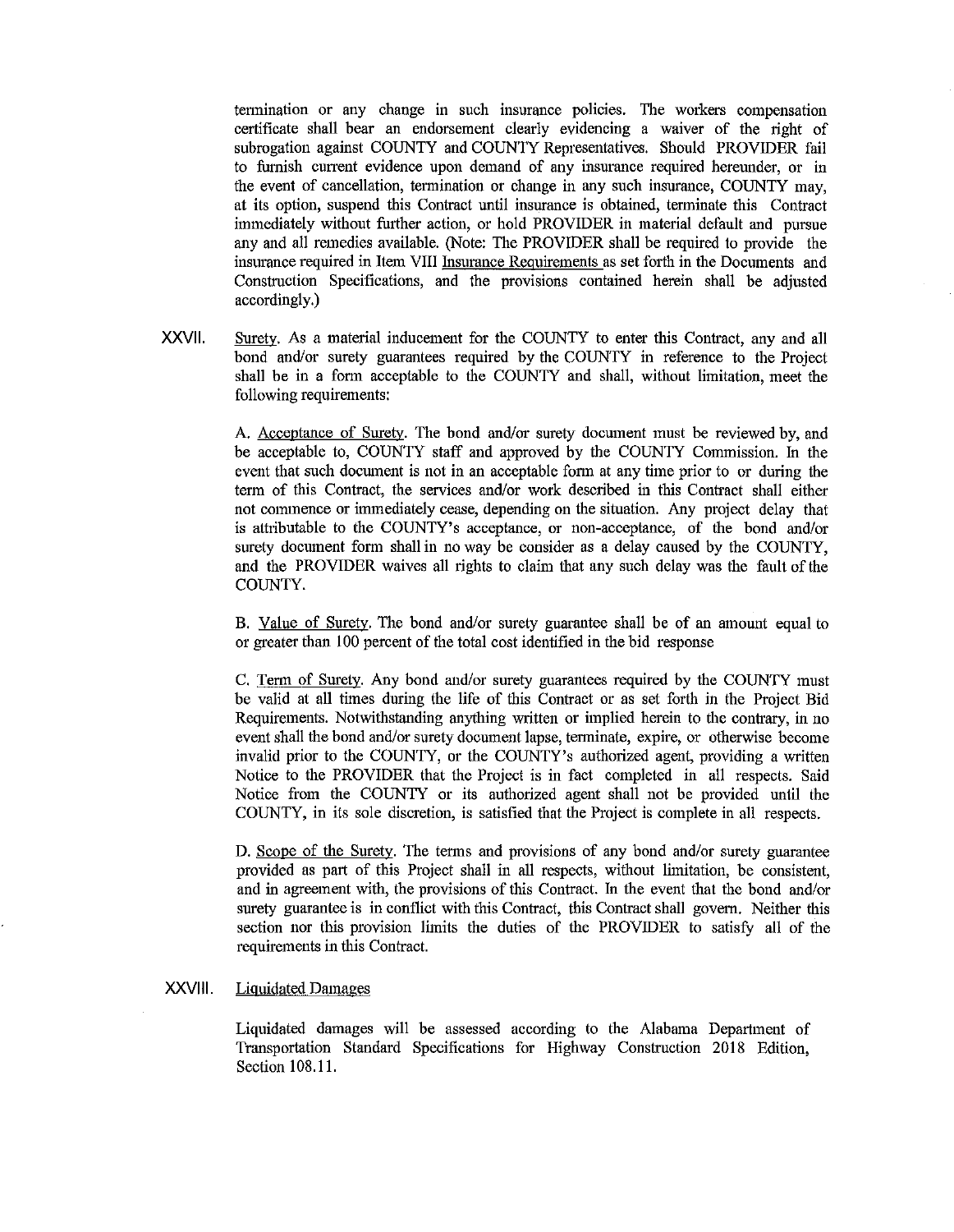## XXIX. TITLE 39/CODE OF ALABAMA COMPLIANCE

As a condition of any Bid Award and the respective contract(s) pursuant thereto, the COUNTY places full reliance upon the fact that it is the sole responsibility of any contractor, person or entity entering into such a contract with Baldwin COUNTY for the prosecution of any public works to ensure that they and/or any of their respective agents comply with all applicable provisions of Sections 39-1-1, et seq., Code of Alabama (1975), as amended. More specifically, any contractor, person or entity entering into such a contract with Baldwin COUNTY for the prosecution of any public works shall be in compliance with, and have full knowledge of, the following provisions of Title 39:

"(f) The Contractor shall, immediately after the completion of the contract give notice of the completion by an advertisement in a newspaper of general circulation published within the city or COUNTY in which the work has been done, for a period of four successive weeks. A final settlement shall not be made upon the contract until the expiration of 30 days after the completion of the notice. Proof of publication of the notice shall be made by the contractor to the authority by whom the contract was made by affidavit of the publisher and a printed copy of the notice published ...  $\frac{839-1-1(f)}{2}$ Code of Alabama (1975), as amended.

"(g) Subsection (f) shall not apply to contractors perfonning contracts of less than fifty thousand (\$50,000) in amount. In such cases, the governing body of the contracting agency, to expedite final payment, shall cause notice of final completion of the contract to be published one time iu a newspaper of general circulation, published in the COUNTY of the contracting agency and shall post notice of final completion on the agency's bulletin board for one week, aud shall require the contractor to certify under oath that all bills have been paid in full. Final settlement with the contractor may be made at any time after the notice has been posted for one entire week."  $\S 39-1-1(g)$ Code of Alabama (1975), as amended.

## XXX. FUNDING SOURCE

This project is 100% funded by Baldwin County fiscal year 2021 and 2022 funds.

**NOTE: Any failure to fully comply with this section or any applicable laws of the State of Alabama shall be deemed a material breach of the terms of both the Bid Award and the respective contracts resulting there from. Furthermore, Baldwin COUNTY takes no responsibility for resulting delayed payments, penalties, or damages as a result of any failure to strictly comply with Alabama Law.**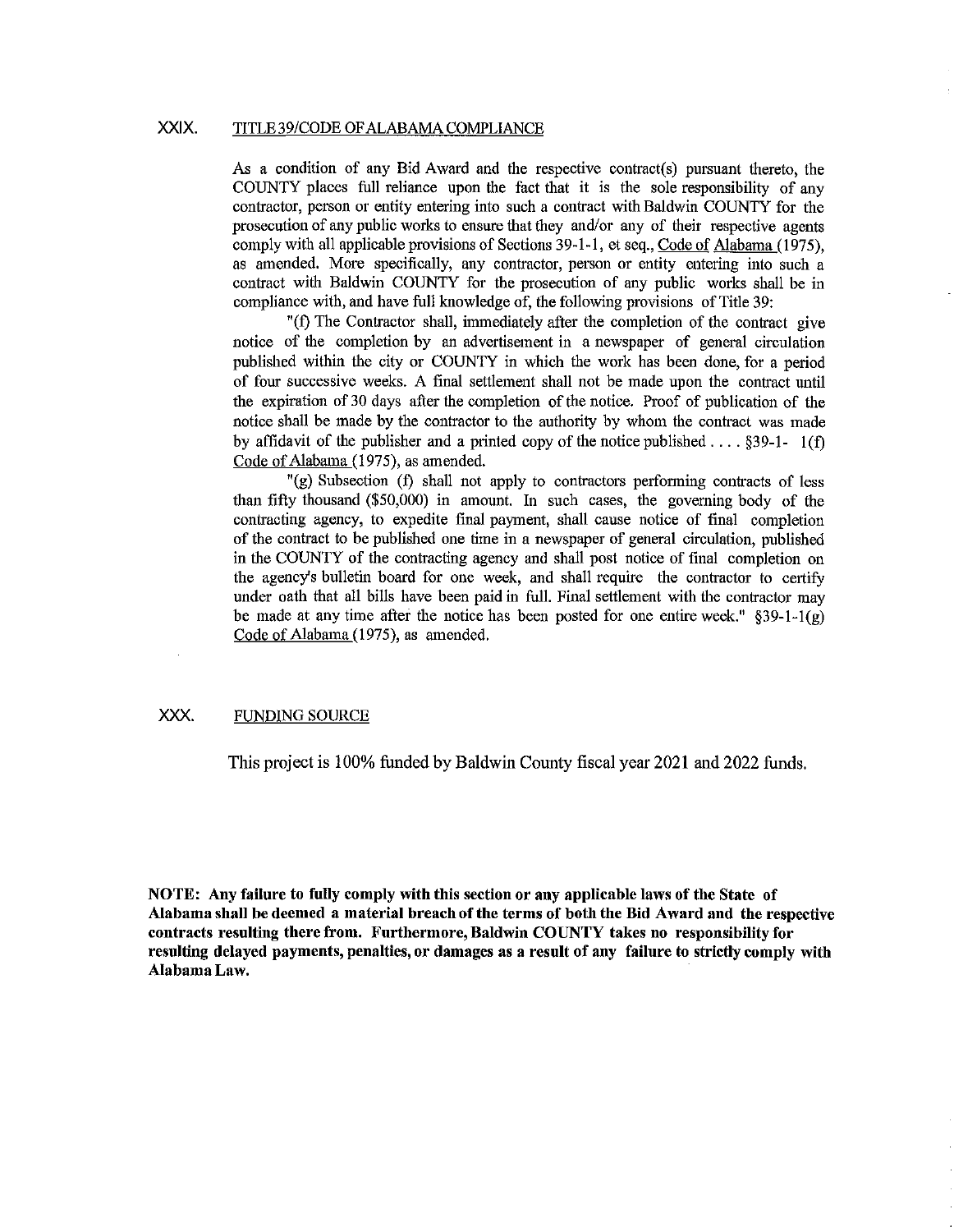IN WITNESS WHEREOF, the parties hereto, by and through their duly authorized representatives, have executed this Contract on the last day of execution by the COUNTY as written below.

COUNTY<br>BALDWIN COUNTY COMMISSION /Date Chairman

ATTEST:  $\overline{\mathcal{A}}$ /Date **OUNTY Administrator** 

PROVIDER:

METhenney Constan /Date Its 11-3-21 By



## **NOTARY PAGE TO FOLLOW:**